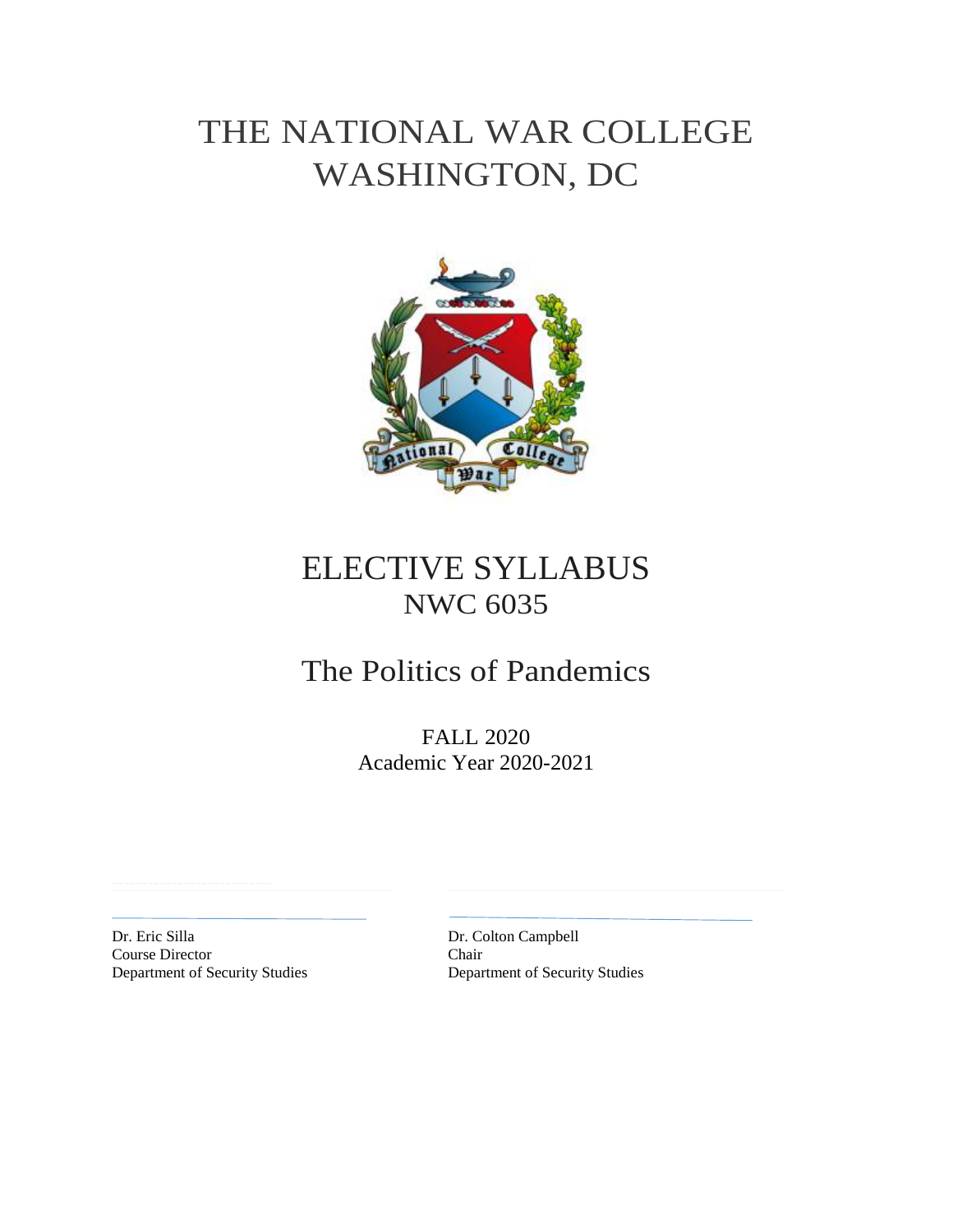# *NWC 6035: The Politics of Pandemics*

|  |  |  |  | Fall 2020 (Academic Year 2020-2021) |
|--|--|--|--|-------------------------------------|
|--|--|--|--|-------------------------------------|

|                    | <b>Topic</b>   | <b>Monday</b>                  | <b>Title</b>                                                                  |
|--------------------|----------------|--------------------------------|-------------------------------------------------------------------------------|
|                    |                | <b>Class Dates</b>             |                                                                               |
| <b>BLOCK</b>       | $\mathbf{1}$   | 14 September 2020<br>0830-1030 | <b>Introduction: The Biology of Disease</b>                                   |
|                    | $\overline{2}$ | 21 September 2020<br>0830-1030 | Epidemiology                                                                  |
|                    | 3              | 28 September 2020<br>0830-1030 | <b>Public Health</b>                                                          |
| BLOCK <sub>2</sub> | $\overline{4}$ | 5 October 2020<br>0830-1030    | Plague, Small Pox, Influenza of 1918                                          |
|                    | 5              | 19 October 2020<br>0830-1030   | <b>Cholera and Malaria</b>                                                    |
|                    | 6              | 26 October 2020<br>0830-1030   | <b>HIV/AIDS</b>                                                               |
|                    | $\overline{7}$ | 2 November 2020<br>0830-1030   | <b>Ebola and Zika</b>                                                         |
|                    | 8              | 9 November 2020<br>0830-1030   | <b>Influenza</b><br>(Student Memo Due)                                        |
| <b>BLOCK3</b>      | 9              | 16 November 2020<br>0830-1030  | <b>Behavior</b>                                                               |
|                    | 10             | 30 November 2020<br>0830-1030  | <b>Economics</b>                                                              |
|                    | 11             | 7 December 2020<br>0830-1030   | <b>Security</b>                                                               |
|                    | 12             | 10 December 2020<br>1230-1430  | <b>Conclusion: Institutions and Agencies</b><br>(Final Student Presentations) |
|                    |                |                                |                                                                               |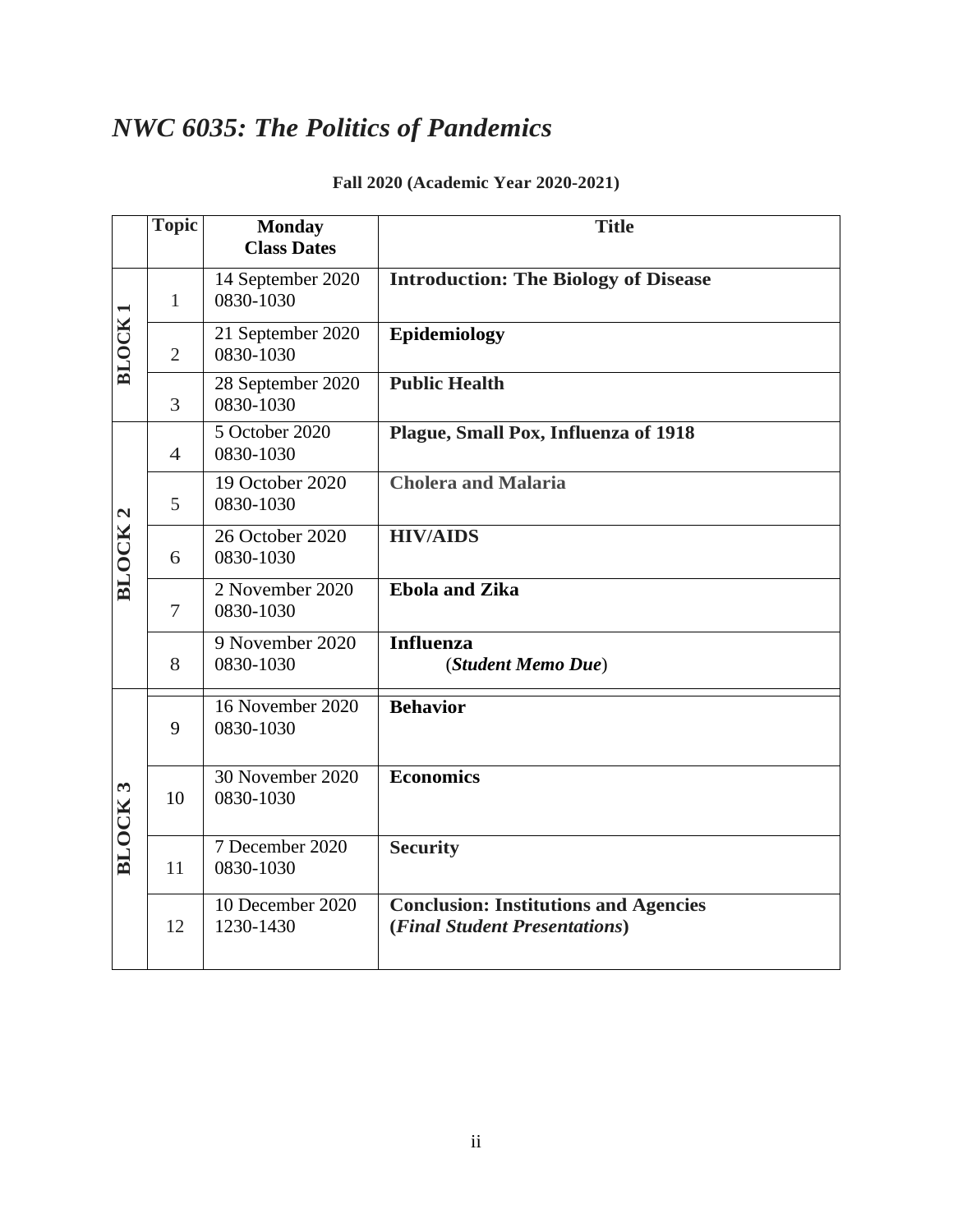# **INTRODUCTION**

#### COURSE OVERVIEW

This course provides national security strategists and policymakers with a foundation for participating constructively in government responses to COVID-19 and future pandemics. In the first block, the course begins with an overview of the basic biology and epidemiology of disease followed by an introduction to the strategies and methods used in public health. The second block then presents case studies of diseases—plague, small pox, cholera, malaria, HIV/AIDS, Ebola, Zika, influenza (SARS, H1N1, COVID-19, etc.)—to develop knowledge and analytic skills for understanding the full range of technical, political, economic, social, and ethical issues that policy strategists must consider when responding to pandemics. The third block then presents behavioral science, economic, security, and organizational/agency perspectives as a basis for classroom discussion of the concepts and tools available for strategy design and implementation.

The course takes a broad view of health and disease, comparing the interplay of politics and medical culture in different countries and the global context. It considers a wide variety of interrelated health challenges and policies associated with, for example, sanitation, maternal health, nutrition, working conditions, ecology, poverty, climate, agricultural practices, pollution, misinformation, religious practices, and conflict. By the end of the course, students will be expected to define best practices and develop frameworks for harmonizing political and technical strategies in response to pandemics. Class grades will be based on seminar contributions and two deliverables. The first deliverable will be a 3-page memo assessing a past case of disease response to inform COVID-19 strategy for senior policymakers. The second deliverable will be an in-class briefing—presented in the final session—that applies insights from the course to assesses an agency's or organization's performance thus far in responding to COVID-19.

#### APPROACH

The course consists of 12 sessions that consist primarily of seminar discussions and may include break-out group exercises or other activities adapted to students' preferred learning styles.

The course is organized around three main blocks:

- Topics 1-3 provide an overview of the basic biology and epidemiology of disease followed by an introduction to the strategies and methods used in public health.
- Topics 4-8 present case studies of diseases—plague, small pox, cholera, malaria, HIV/AIDS, Ebola, Zika, influenza (SARS, H1N1, COVID-19, etc.)—to develop analytic skills for understanding the full range of technical, political, economic, social, and ethical issues that policy strategists must consider when responding to pandemics.
- Topics 9-12 presents behavioral science, economic, security, and institutional perspectives as a basis for classroom discussion of the concepts and tools available for strategy design and implementation.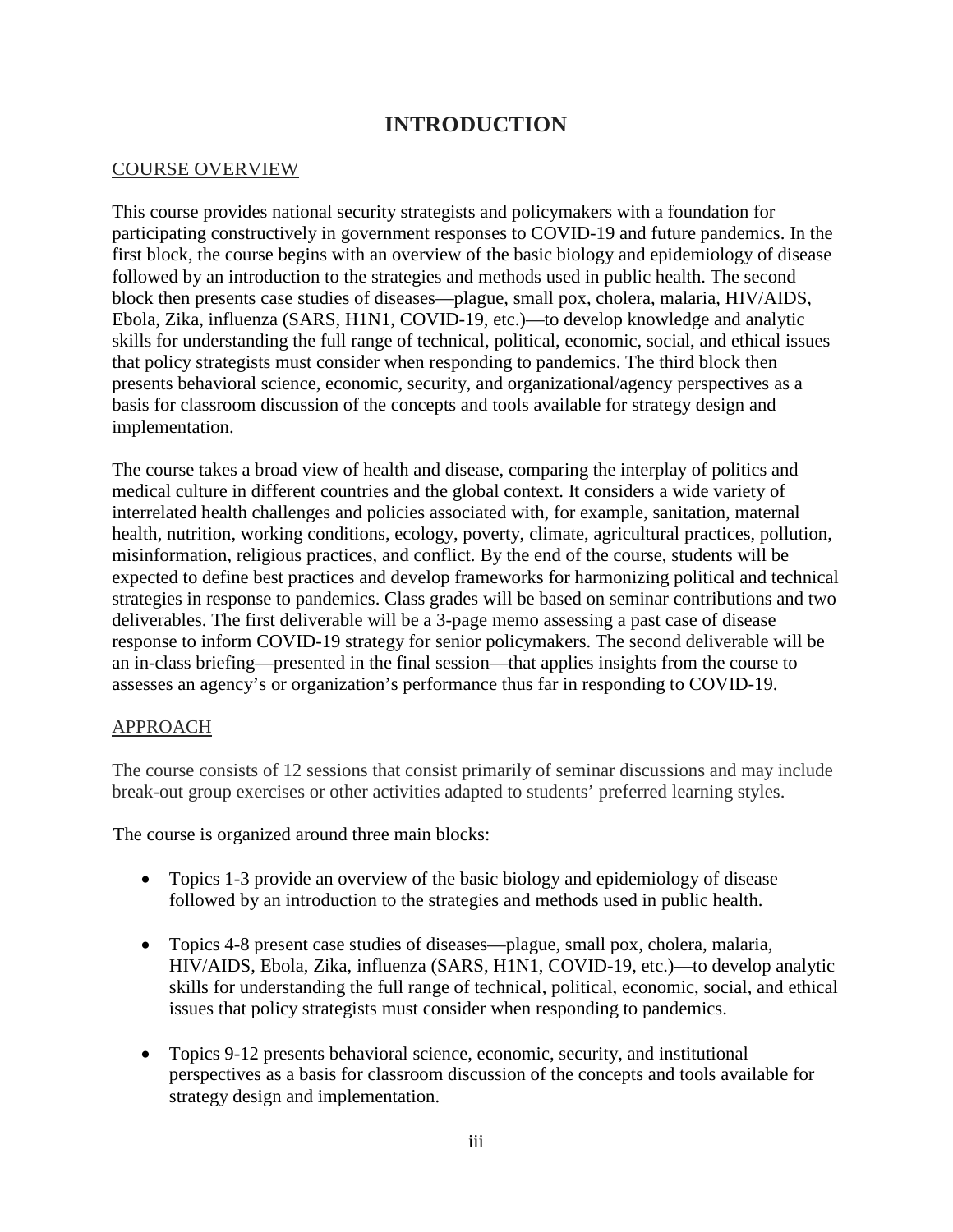#### COURSE LEARNING OBJECTIVES

Weekly seminar learning objectives are tailored to each lesson, but students by the end of the course should be able to:

1. *Explain* the basic science of disease, including the concepts and methods used to explain and measure disease incidence, transmission, and impact.

2. *Explain* how biological, ecological, behavioral, social, political, economic, and security factors interact in shaping the propagation, management, and impact of pandemics.

3. *Evaluate* the effectiveness of strategies, policies, tools, agencies, organizations, and tactics used to prevent or respond to pandemics and their consequences for national security.

4. *Analyze* pandemic case studies for understanding best practices in leadership, decisionmaking, and strategy development and implementation.

5. *Develop* strategies that address pandemics and their impact on national security.

#### ASSIGNMENTS AND GRADING POLICY

Grades will be based on seminar contributions, one memo, and a final in-class presentation. Students must meet all stated course objectives to pass the course; any student who questions his/her own ability to meet all course objectives, regardless of compensatory work completed for absences, should ask the faculty lead for further remedial assistance.

- **Participation and Contribution:** (**60% of grade)** Students are expected to drive discussion with insights, reflections, and questions derived from: the assigned readings; contributions from other students and the faculty leader; and relevant professional and personal experience. Students are also encouraged to share insights or information gained from outside reading or other sources.
- **Policy Memo (Due 9 November):** 3-page memo assessing a past case of disease response to inform COVID-19 strategy for senior policymakers. In consultation with the faculty lead, students should select a disease or disease outbreak not covered in the course, such as polio, measles, Chikungunya, and MERS. Each student will assess a different disease or disease outbreak. More detailed guidance on structure, format, and content will be provided in advance. (**20% of grade)**
- **Briefing (Due on 10 December):** 5-minute briefing with slides that assesses an agency's or organization's response to COVID-19 thus far. In consultation with the faculty lead, students should select a relevant institution such as the Centers for Disease Control and Prevention, USAID, World Health Organization, and the Office of the Surgeon General. Each student will assess a different institution. Selection will be made early in the semester so students can track their institution's actions over time. More detailed guidance on structure, format, and content will be provided in advance. (**20% of grade)**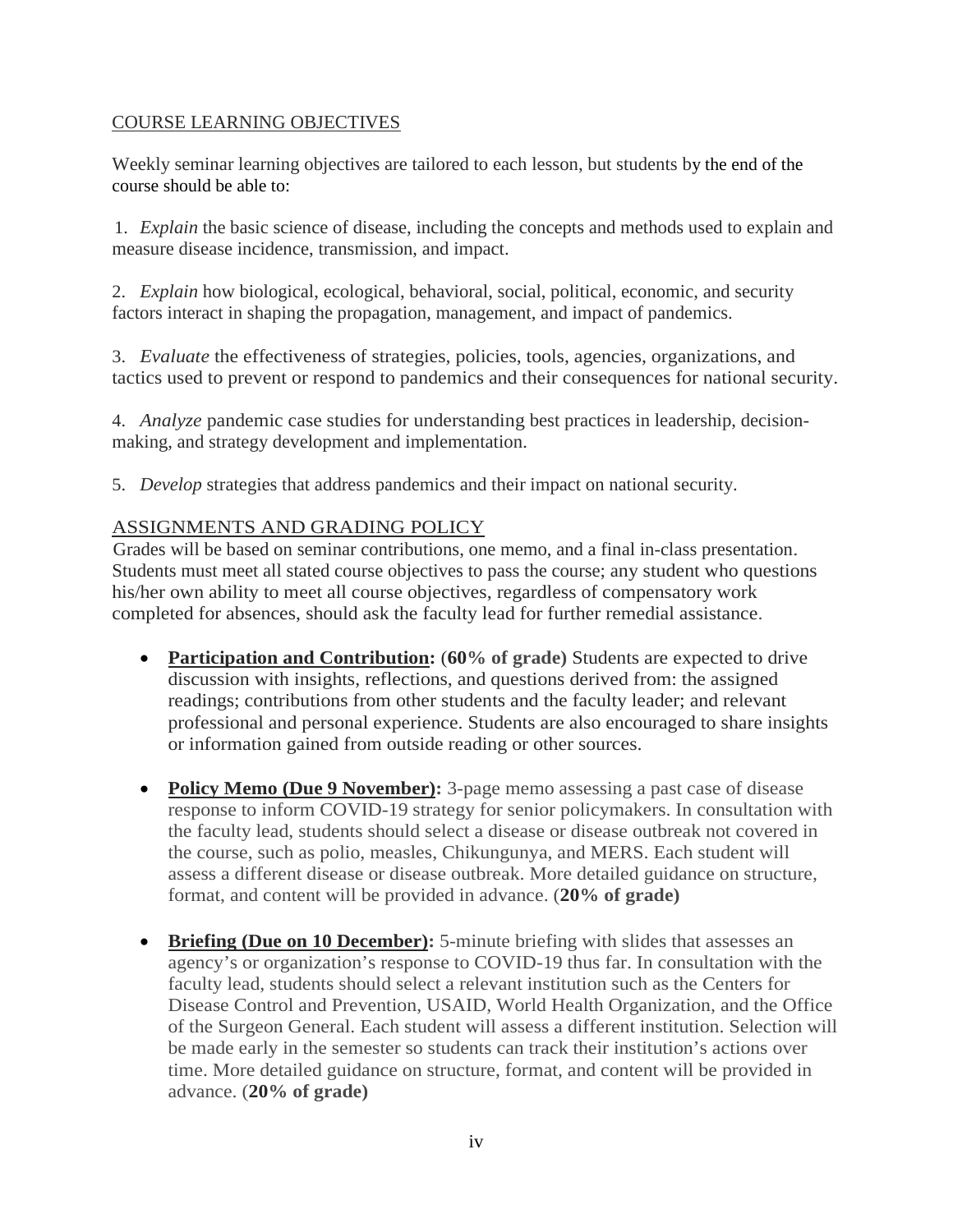#### STUDENT ASSESSMENT

Students receive a grade and written feedback on course assignments. Faculty will evaluate students using the below A to F grading scale. Final grades will indicate the degree to which students have demonstrated mastery of course objectives in course assessments and in contributions to seminar learning. Faculty members provide candid, constructive narrative comments to each of their students, addressing the student's strengths and weaknesses, and providing recommendations for improvement.

To pass a core or elective course, students must earn an overall course grade of at least a B minus. The final grades for all courses appear on the official student transcript. Below is the letter grade to quality point scale used for all NDU courses, along with the descriptor of each grade.

| <b>NDU GRADING SCALE</b>                                   |            |                                    |                       |  |
|------------------------------------------------------------|------------|------------------------------------|-----------------------|--|
| Letter Grade                                               | Score      | Descriptor                         | <b>Quality Points</b> |  |
| A                                                          | $93 - 100$ | <b>Exceptional Quality</b>         | 4.00                  |  |
| $A-$                                                       | $90 - 92$  | <b>Superior Quality</b>            | 3.70                  |  |
| $B+$                                                       | $87 - 89$  | <b>High Quality</b>                | 3.30                  |  |
| B                                                          | $83 - 86$  | <b>Expected/Acceptable Quality</b> | 3.00                  |  |
| B-                                                         | $80 - 82$  | <b>Below Expected Quality</b>      | 2.70                  |  |
| C                                                          | 70-79      | <b>Unsatisfactory Quality</b>      | 2.00                  |  |
| F                                                          | Below 70   | Fail/Unacceptable Quality          | 0.00                  |  |
|                                                            |            | Incomplete                         | 0.00                  |  |
| P                                                          |            | Pass                               | 0.00                  |  |
| Percentages will round up or down from the half-point mark |            |                                    |                       |  |

Late submissions without advance instructor approval will be penalized by one letter-grade within the first 24-hour window and another step for each subsequent 24-hour window.

Students who fail to complete all course requirements in the allotted time will receive an overall grade of Incomplete (I); students who cannot meet all course objectives will receive an overall grade of Fail (F). In either case, the student will enter a remediation program to help raise his or her performance to passing standards.

#### GRADE APPEALS

Every NWC student has a right to appeal any graded event or final course grade. As a first step, the student should request an informal review of the grade by the FSL(s). This review should take place no later than 7 days after the release of the grade. Should the informal review not lead to a satisfactory resolution, the student may then initiate a formal review by submitting a written petition to the Associate Dean of Academics no later than 14 days after the release of the grade. The Associate Dean of Academics will adjudicate a graded event appeal. The Dean of Faculty and Academic Programs will convene a faculty panel to conduct the formal review and make a recommendation for resolution on a course grade appeal. The recommendation of the panel will be final.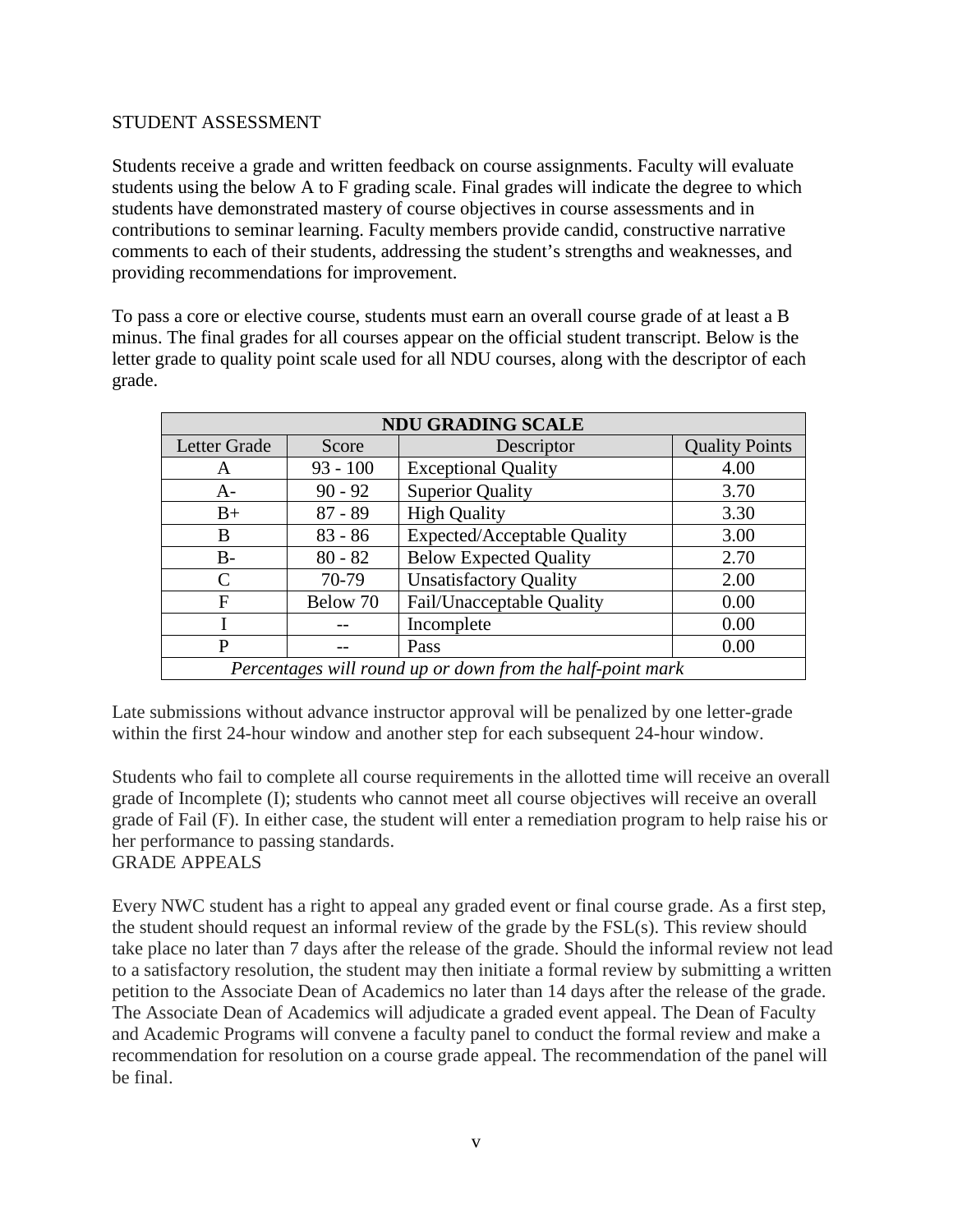#### GRADING GUIDELINES

Electives use a generic rubric, with the applicable categories noted below; for this course, each category will apply the following guidelines:

| <b>Seminar</b><br>Performance /<br><b>Contribution:</b> | This will address how effectively the student engages during seminar.<br>While everyone should participate regularly, more is not necessarily<br>better; think quality over quantity; do not attempt to dominate the<br>conversation; respect divergent perspectives; ask questions, and<br>provide clarification when asked. |
|---------------------------------------------------------|-------------------------------------------------------------------------------------------------------------------------------------------------------------------------------------------------------------------------------------------------------------------------------------------------------------------------------|
| Paper:                                                  | The grade will reflect how well the paper addresses the substantive<br>issues discussed in this course; overall writing quality (coherence and<br>concision), whether they meet formatting requirements, and sourcing<br>effectiveness—both in selection and application.                                                     |
| <b>Oral Presentation:</b>                               | This will address how well students present their paper's key findings<br>in class. The presentations should be clear and concise (within 5)<br>minutes), and the presenter should be able to effectively address<br>follow-on questions.                                                                                     |

#### ORIGINAL WORK & PLAGIARISM

As described in the Student Catalog, the College has carefully defined "original work "to avoid any ambiguity. The term "original" within the NWC research and writing program means both "produced by the author" and "produced for the first time." Thus, papers written to satisfy NWC writing requirements must be produced during the student's tenure at NWC, be submitted to satisfy only one writing requirement (excluding approved expanded and long papers), and contain the student's own ideas and analysis, except as documented by appropriate citations. Complying with the original work definition will avoid potential issues of plagiarism. When in doubt about options or requirements, consult a faculty advisor or the Associate Dean of Research and Outreach.

#### ABSENCE POLICY

Students are expected to attend all required events unless they have been given explicit permission to be absent. Regular leave normally will not be approved during the school year except during the December recess.

Any student who feels the need to miss a scheduled academic event must follow the below steps to request approval for an excused absence.

- 1. The student must first discuss with his/her Faculty Advisor and FSL.
- 2. Then, if still requesting time off, the student must download the Student Absence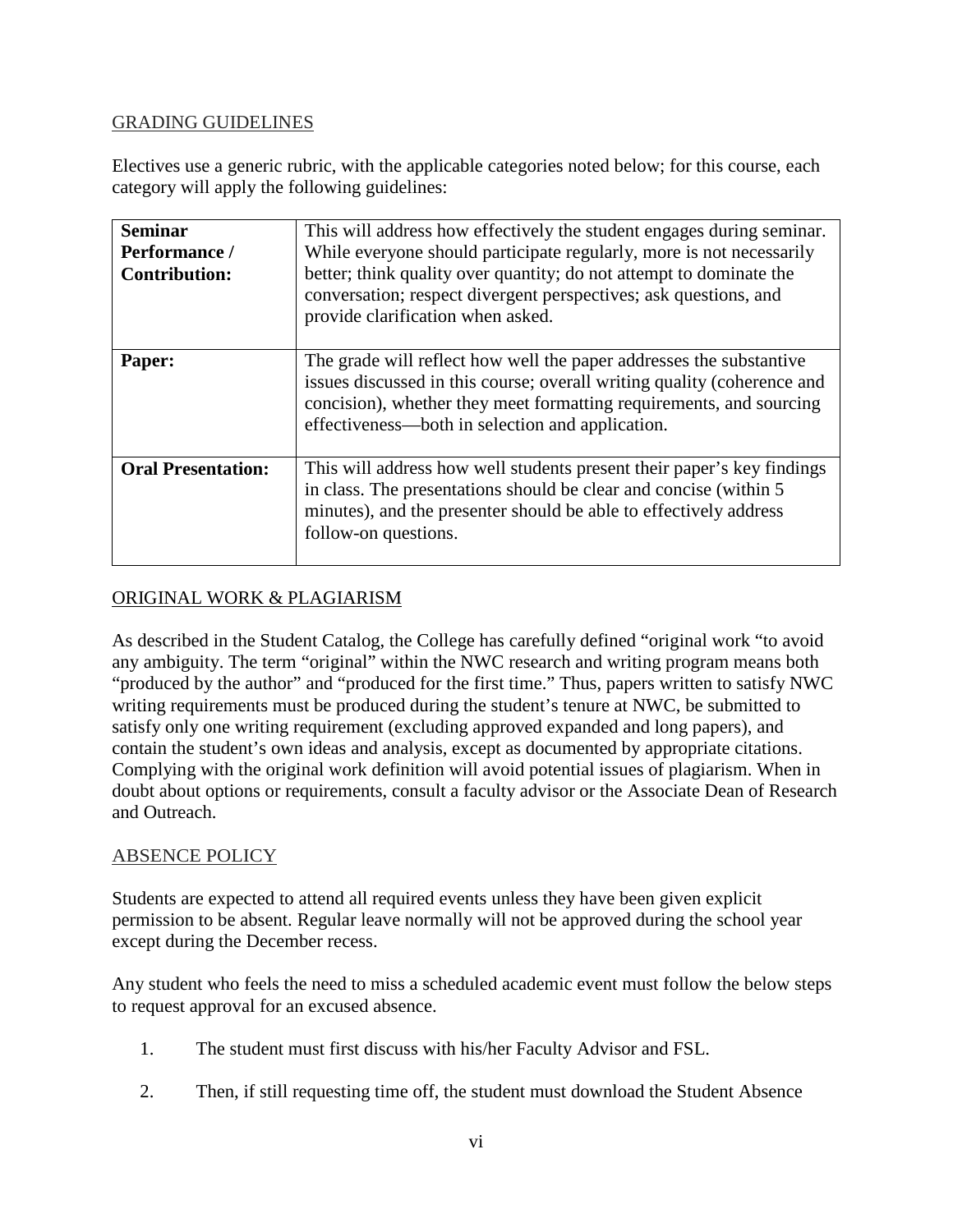Request template from the O365 Sharepoint folder to his/her OneDrive folder, then fill-in and share the document with (or send via email to) his/her Faculty Advisor, Service/Agency Chair, and the Dean of Students; copy the FSL.

- 3. The Dean of Students, after evaluating the request and recommendations from the Faculty Advisor, FSL, and Service/Agency Chair, will either approve or refer it to the Commandant.
- 4. The Dean of students may approve one day off; the Commandant must approve anything longer.
- 5. The Dean of Students will notify the student and other members of the approval or disapproval via OneDrive response and/or email.

Students who find themselves forced to take an unplanned absence for any reason (illness, family emergency, etc.) should contact their FSL, Faculty Advisor, Service/Agency Chair, and/or Dean of Students as soon as is feasible.

Regardless of absences, students must still meet all stated course objectives to pass courses in which they are enrolled. Thus, students who have missed one or more class sessions may be required to meet with faculty to review material or complete compensatory assignments at the course FSL's discretion. Additionally, any student who has missed one or more classes and questions his/her ability to meet the course objectives regardless of compensatory work completed should ask the FSL for further remedial assistance.

## REQUIRED TEXT

- Dorothy H. Crawford, *Viruses: A Very Short Introduction, 2nd Edition* (Oxford University Press, 2018). [ISBN-10: 0198811713; ISBN-13: 978-0198811718] *[Student Issue]*
- Benjamin Bolker and Marta Wayne, *Infectious Disease: A Very Short Introduction* (Oxford University Press, 2015)*.* [ISBN-10: 0199688931; ISBN-13: 978-0199688937] *[Student Issue]*
- Rodolfo Saracci, *Epidemiology: A Very Short Introduction* (Oxford University Press, 2010)*.* [ISBN-10: 019954333X; ISBN-13: 978-0199543335] *[Student Issue]*
- Virginia Berridge, *Public Health: A Very Short Introduction* (Oxford University Press, 2010). [ISBN-10: 019968846X; ISBN-13: 978-0199688463] *[Student Issue]*
- Christian W. McMillen, *Pandemics: A Very Short Introduction* (Oxford University Press, 2016). ISBN-10: 0199340072; ISBN-13: 978-0199340071] *[Student Issue]*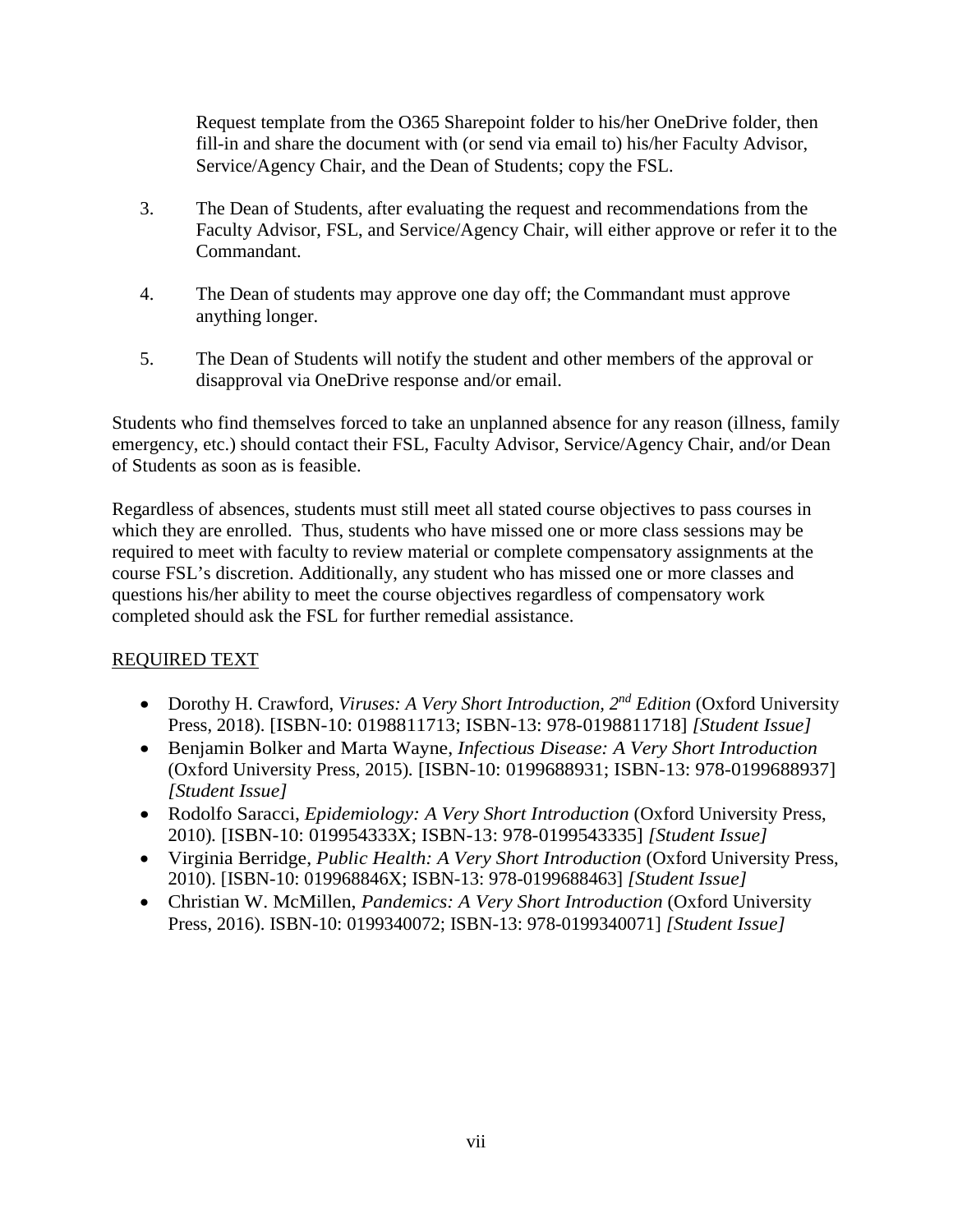# **Topic 1 Introduction: The Biology of Disease**

Monday, 14 September 2020, 0830-1030

#### **OVERVIEW**

This is the first of three topics that provide us with foundational knowledge and skills required for strategists living in an age of major pandemics. Just as a pilot should have a basic understanding of physics, so should a strategist know the fundamental physical properties and behaviors of the pathogens that cause disease. In this first topic, we will review the biology of disease with a focus on the viruses that cause them. We will examine how pathogens enter and affect the human body. We will also examine the physical factors that affect the reproduction, transmission, and elimination of pathogens in humans, animal hosts, and the environment. The session will provide a scientific and technical foundation for discussions that we will have throughout the course.

### SEMINAR LEARNING OBJECTIVES

- 1. *Articulate* the biological structures and properties of pathogens.
- 2. *Identify* the pathogens associated with different diseases.
- 3. *Evaluate* how pathogens affect the human body and interact with natural and manmade environments.
- 4. *Explain* the relationship between the biological properties of pathogens, their transmission, and their impact on people and society.

#### ISSUES FOR CONSIDERATION

- What is a virus and how does it differ from other pathogens?
- How do different pathogens affect the body?
- What is disease?
- What factors affect the transmission and impact of pathogens?

#### REQUIRED READINGS (*75 pages*)

- A) Dorothy H. Crawford, *Viruses: A Very Short Introduction* [Student Issue]
	- Chapter  $1 What are viruses?$
	- Chapter  $2 \text{Viruses}$  are everywhere
	- Chapter  $3 -$ Kill or be killed
	- Chapter 4 Emerging virus infections: vertebrate-transmitted viruses
	- Chapter 5 Emerging virus infections: arthropod-transmitted viruses
	- Chapter  $6$  Epidemics and pandemics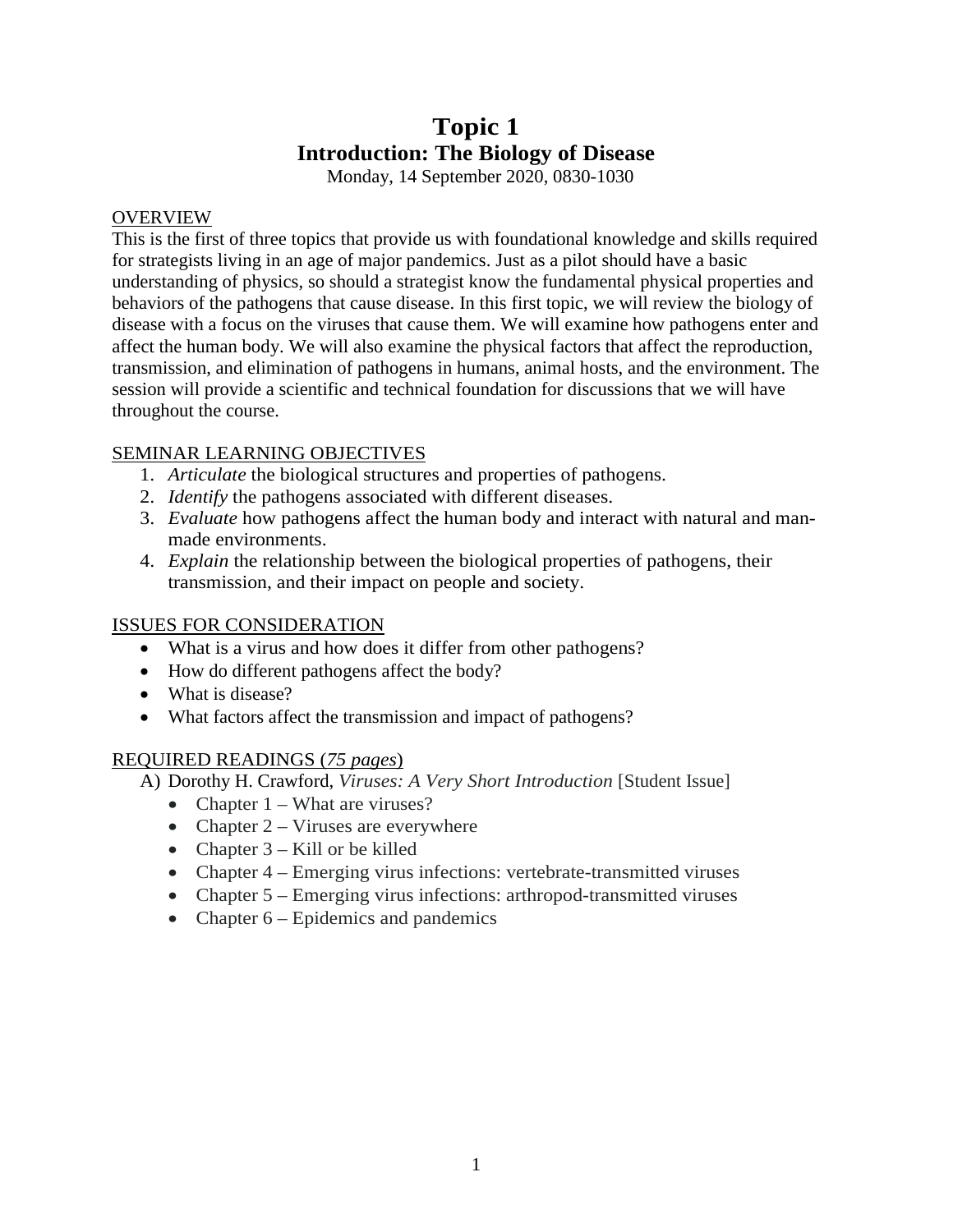## **Topic 2 Epidemiology** Monday, 21 September 2020, 0830-1030

#### **OVERVIEW**

This topic builds on the previous one to develop the strategist's technical understanding of diseases and disease monitoring and control. The topic introduces the basic concepts and methods of epidemiology that are essential for informed discussions of disease and policy responses. We will continue to explore the factors affecting disease transmission, impact, treatment, and eradication. Whereas the previous topic focused on diseases at the smallest level of the pathogen and human body, today's topic provides insight into the physical behavior of diseases in communities and societies.

#### SEMINAR LEARNING OBJECTIVES

- 1. *Identify* the biological, environmental, and behavioral factors associated with disease transmission and impact.
- 2. *Articulate* basic epidemiological concepts such as mortality, morbidity, and risk factors.
- 3. *Appraise* causal and correlative explanations of health and disease.
- 4. *Evaluate* the strengths and limitations of methods used to measure, monitor, and interpret disease incidence, transmission, treatment, and response.
- 5. *Assess* the implications of epidemiological concepts and methods for pandemic response strategies.

#### ISSUES FOR CONSIDERATION

- What is epidemiology and what role do epidemiologists play in pandemic response?
- What are the different types of epidemiological studies and what insights does each type provide?
- What concepts and techniques do epidemiologists use to measure and describe the causes, transmission, and impact of disease?
- What are "risk factors" and what role do they place in disease incidence, transmission, and impact?
- How do epidemiological concepts and techniques influence responses to pandemics and other health challenges?

#### REQUIRED READINGS (89 pages)

- A) Benjamin Bolker and Marta Wayne, *Infectious Disease* [Student Issue] [26 pages]
	- Chapter  $1$  Introduction
	- Chapter 2 Transmission at different scales
- B) Rodolfo Saracci, *Epidemiology* [Student Issue] [63 pages]
	- Chapter  $1 What is epidemiology?$
	- Chapter 2 Measuring health and disease
	- Chapter 3 Searching for the causes of disease
	- Chapter 4 Establishing the causes of disease
	- Chapter 5 Testing how to control a disease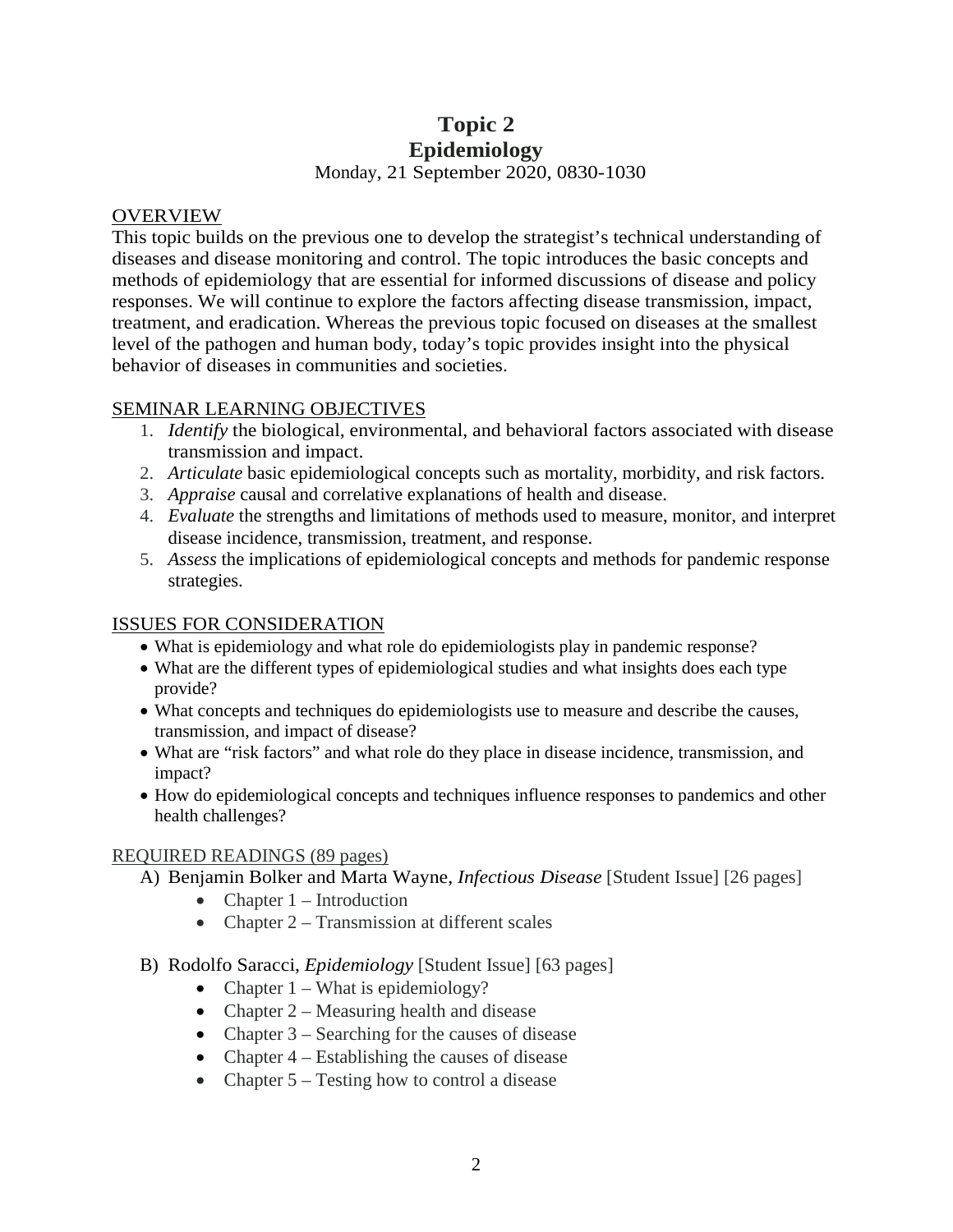# **Topic 3 Public Health**

Monday, 28 September 2020, 0830-1030

#### OVERVIEW

This topic rounds out our foundational knowledge with an overview of the institutions, techniques, strategies, and policies used for managing public health in different countries and the global context. It examines the challenge of applying today's extensive scientific understanding of diseases to actually mitigating their incidence and impact in the face of political, economic, and other constraints. In this topic, we will also see how the interplay of science and politics shapes varied perceptions of disease and the setting of health goals and policies. Awareness of this interplay will enable us to draw strategic insights from the case studies that follow.

### SEMINAR LEARNING OBJECTIVES

- 1. *Demonstrate* a basic understanding of concepts, methods, and terminology used in the field of public health and disease response.
- 2. *Analyze* how scientific concepts and methods discussed in the previous topics translate into public health strategies and practices.
- 3. *Evaluate* the implications of different theories of and approaches to public health for pandemic preparedness and response.
- 4. *Assess* the interplay of local, national, and global public health strategies and their implications for coordinating pandemic response.

#### ISSUES FOR CONSIDERATION

- What factors shape the ever-changing approaches to health in different countries?
- Why is it challenging for governments to harness scientific knowledge for managing public health? How might this be relevant for national security?
- How do public health policies and initiatives vary around the world and how do these different approaches affect health outcomes?
- How do the varied approaches to public health interact at the local, national, and international levels and what are the implications for managing pandemics?

## REQUIRED READINGS (84 pages)

- A) Virginia Berridge, *Public Health: A Very Short Introduction* [Student Issue] (68 pages).
	- Chapter  $1 What is public health?$
	- Chapter  $2$  Current challenges
	- Chapter 5 The rise of lifestyle: 1900-1980s
	- Chapter 6 Tropical and international public health
	- Chapter  $7$  Present and future in the light of history
- B) Rodolfo Saracci, *Epidemiology* [Student Issue] [16 pages]
	- Chapter 9 From epidemiology to medicine, prevention, and public health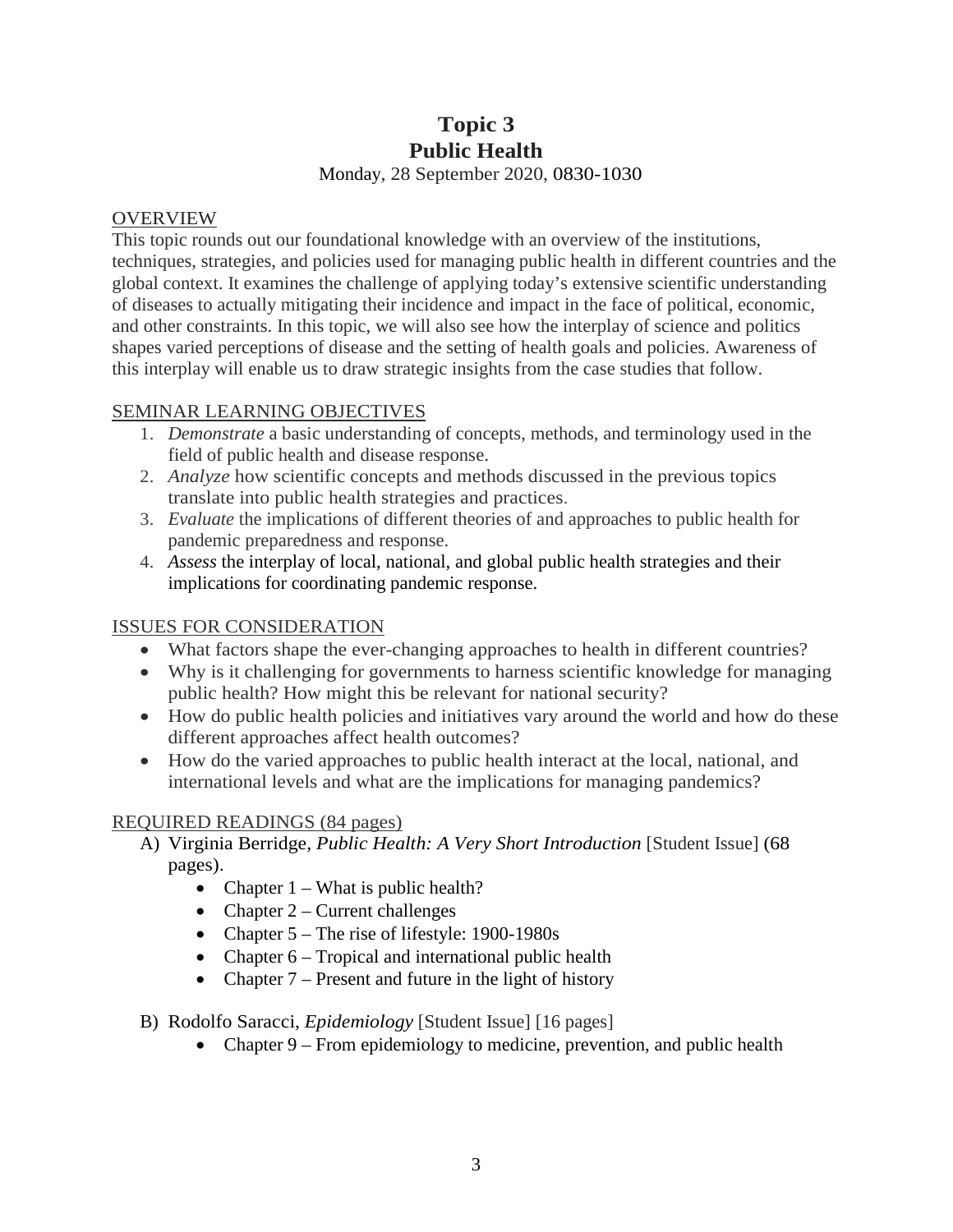## **Topic 4 Plague, Small Pox, and Influenza of 1918** Monday, 5 October 2020, 0830-1030

#### **OVERVIEW**

This is the first of five topics focused on individual disease and pandemic case studies. For each case study, we will apply our understanding of the basic science of disease and public health strategies towards analyzing pandemics in a larger political, economic, social, and security context. Comparing and contrasting the case studies will provide us with insights into strategies, decision-making, and leadership attributes that can be applied in responding to the current and future pandemics. Although the seminar learning objectives will be the same for these five topics, each case study will present a unique set of issues and challenges to consider.

Studying military history strengthens the national security strategist's awareness of how interrelated changes in knowledge, technology, ideology, and society transform the nature of war and its effects. In a similar way, studying the history of disease develops the strategist's ability to recognize and respond to the constantly changing nature of pandemics. Plague, small pox, and the Influenza Pandemic of 1918 present us with three distinct historical case studies covering a wide expanse of time. The case studies enable us to consider a wide range of issues such as: the role of transportation and population movement; politics of prejudice and quarantine; warfare and disease transmission; and challenges of implementing technological innovation to improve health outcomes. Many of these issues will recur in different ways in the other case studies covered in this course.

#### SEMINAR LEARNING OBJECTIVES

- 1. *Articulate and compare* the political, economic, social, and security dimensions of pandemics.
- 2. *Assess* the role of beliefs, cultural values, and scientific knowledge in shaping the responses to pandemics.
- 3. *Evaluate* the effectiveness and consequences of pandemic response strategies, policies, and methods from different perspectives.
- 4. *Develop* best practices, lessons learned, and effective leadership attributes for use by strategists in pandemic situations.

#### ISSUES FOR CONSIDERATION

- How have understandings of disease and its causes changed over time?
- What factors shaped the transmission, impact, and response to disease in these case studies?
- How did disease and other political, economic, and security trends affect each other?
- What aspects of past pandemics seem relevant today?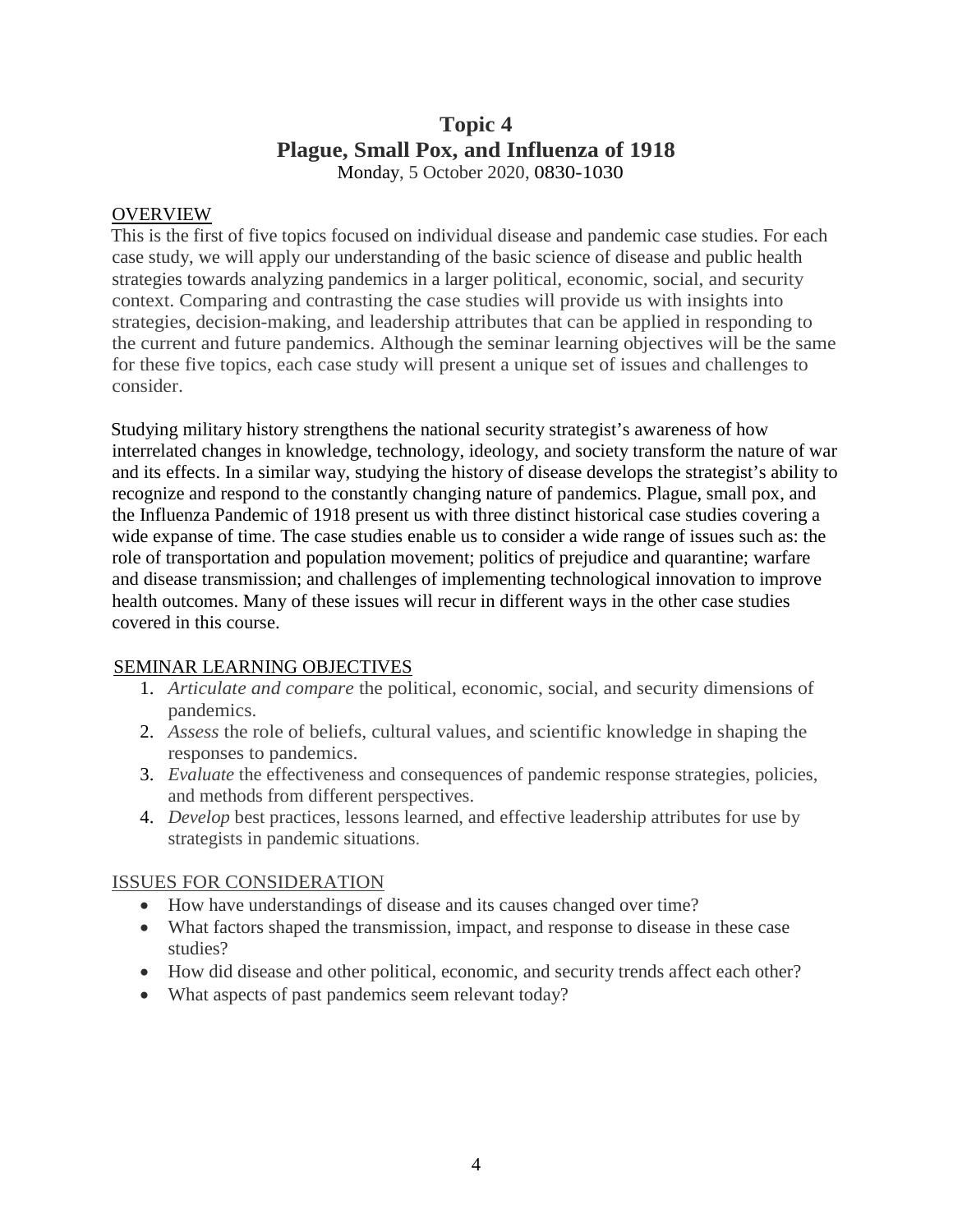#### REQUIRED READINGS (60 pages)

- A) Christian W. McMillen, *Pandemics: A Very Short Introduction* [Student Issue] [44 pages].
	- Introduction
	- Chapter  $1 -$ Plague
	- Chapter  $2 -$  Smallpox
- B) Margaret Humphreys, "The influenza of 1918: Evolutionary perspectives in a historical context" (*Evolution, Medicine, and Public Health*, 2018), pp. 219–229. [10 pages]
- C) Jeffery K. Taubenberger and David M. Morens, "1918 Influenza: the Mother of All Pandemics" (*Emerging Infectious Diseases*, CDC, Vol. 12, No. 1, January 2006) [6 pages]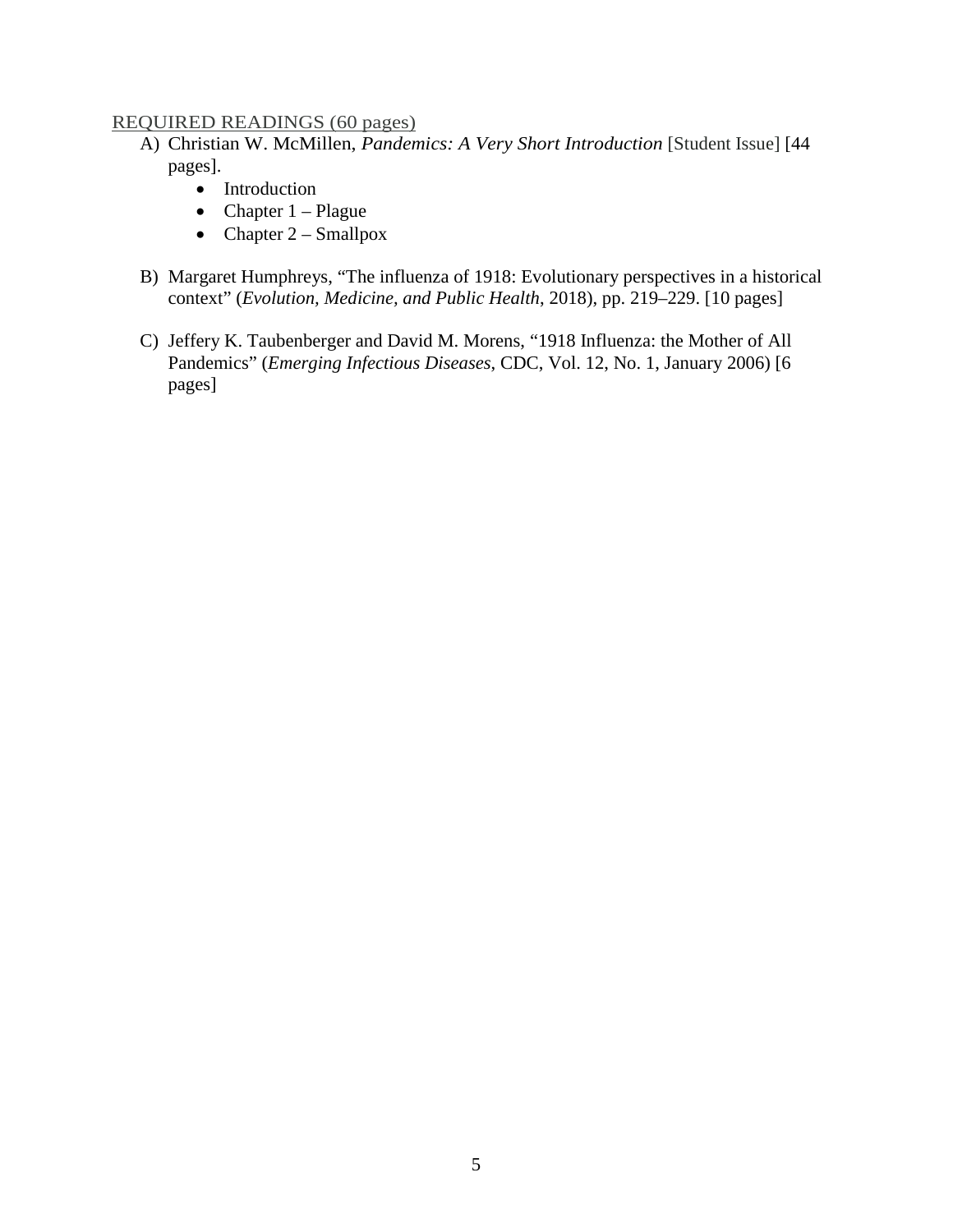# **Topic 5 Cholera and Malaria** Monday, 19 October 2020, 0830-1030

#### OVERVIEW

Cholera and malaria today are associated with the "tropics" and "underdevelopment" but were common in many other parts of the world including the United States and Europe up through the early twentieth century. These two case studies of "old diseases" provide insight into the role of infrastructure, environment, and migration in disease transmission and management. Though preventable and treatable today, they remain drivers of high morbidity and mortality in many places. The case study of cholera in Haiti underscores the importance of pandemic preparedness when dealing with natural and man-made disasters. Transmitted by mosquitos, malaria highlights important challenges related to climate change and environmental management.

#### SEMINAR LEARNING OBJECTIVES

- 1. *Articulate and compare* the political, economic, social, and security dimensions of pandemics.
- 2. *Assess* the role of scientific knowledge, beliefs, and cultural values in shaping the responses to pandemics.
- 3. *Evaluate* the effectiveness and consequences of pandemic response strategies, policies, and methods from different perspectives.
- 4. *Develop* best practices, lessons learned, and effective leadership attributes for use by strategists in pandemic situations.

#### ISSUES FOR CONSIDERATION

- How have changing environmental factors affected the incidence and impact of malaria and cholera around the world?
- Why do these diseases persist?
- What are the political, economic, or other impacts of these diseases?
- In what ways might malaria and cholera be relevant for US national security or other policy interests?

#### REQUIRED READINGS (64 Pages)

- A) Benjamin Bolker and Marta Wayne, *Infectious Disease* [Student Issue] [27 pages]
	- Chapter  $5$  Cholera
	- Chapter 6 Malaria
- B) Christian W. McMillen, *Pandemics* [Student Issue] [26 pages]
	- Chapter 3 Malaria
	- Chapter  $4$  Cholera
- C) JW Tappero and RV Tauxe, "Lessons learned during public health response to cholera epidemic in Haiti and the Dominican Republic," (*Emerging Infectious Diseases* [serial on the Internet], November 2011) [http://dx.doi.org/10.3201/eid1711.110827] [11 pages]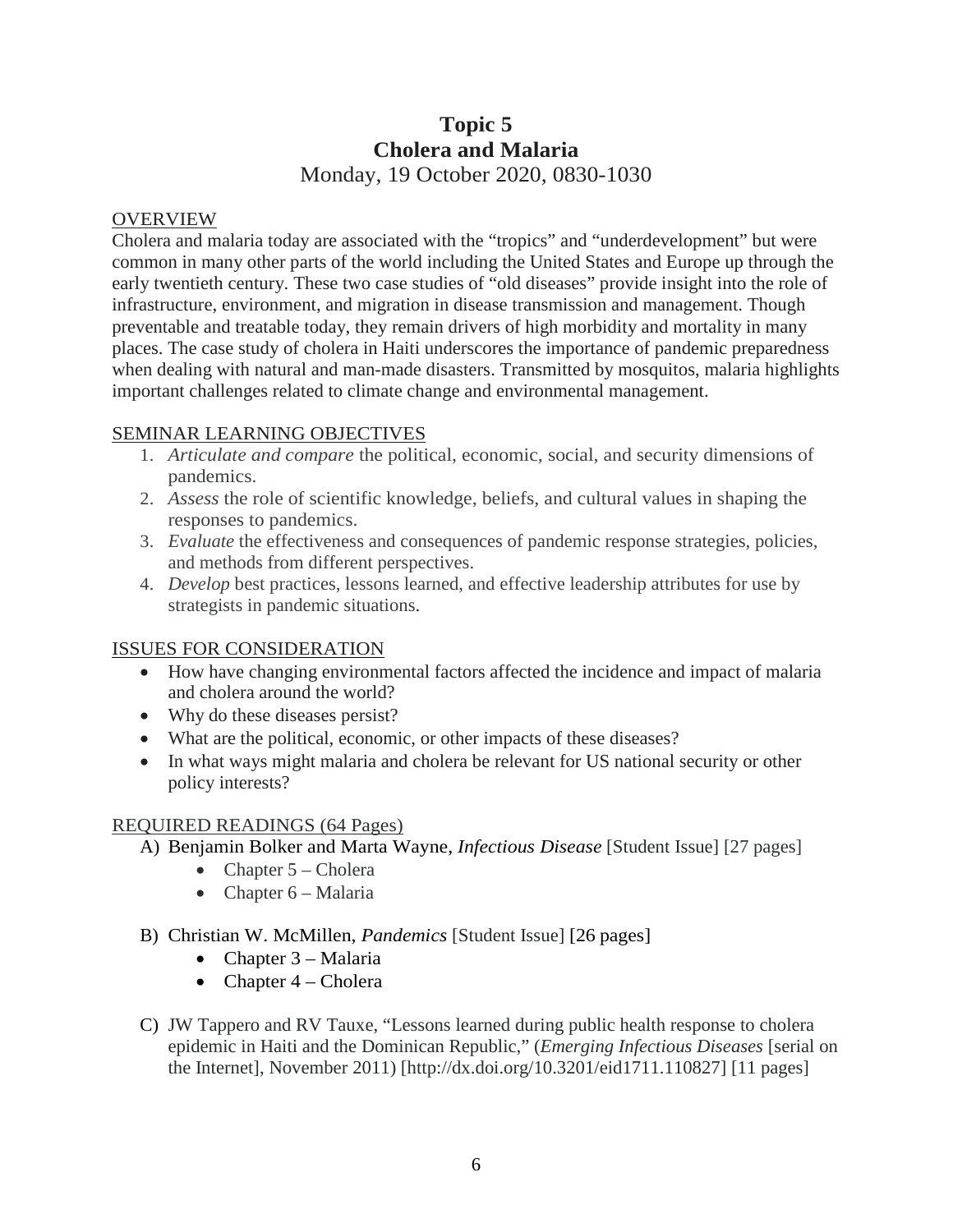# **Topic 6 HIV/AIDS** Monday, 26 October 2020, 0830-1030

#### OVERVIEW

HIV/AIDS provides us with a case study of a "new disease" pandemic that emerged in the 1970s and 1980s and affected developed and developing countries alike. Its initial high prevalence among socially-marginalized groups raises important questions about the role of stigma and attitudes in shaping transmission, impact, and response. HIV/AIDS also serves as an example of how some diseases become perceived as both humanitarian and security challenges, which in turn shapes the disease's strategic significance and resulting policy response. The persistent challenges of preventing and treating HIV/AIDS despite scientific and medical advances underscores the political, economic, and behavioral dimensions of pandemics.

#### SEMINAR LEARNING OBJECTIVES

- 1. *Articulate and compare* the political, economic, social, and security dimensions of pandemics.
- 2. *Assess* the role of scientific knowledge, beliefs, and cultural values in shaping the responses to pandemics.
- 3. *Evaluate* the effectiveness and consequences of pandemic response strategies, policies, and methods from different perspectives.
- 4. *Develop* best practices, lessons learned, and effective leadership attributes for use by strategists in pandemic situations.

#### ISSUES FOR CONSIDERATION

- In what ways was HIV/AIDS a "new disease"?
- What are the similarities and differences between HIV/AIDS and other pandemics?
- What factors shaped the changing responses to HIV/AIDS over time?
- How did responses to HIV/AIDS affect its transmission and impact?
- How and why did HIV/AIDS become a national security concern?
- What are the merits and shortcomings of framing disease as a national security concern?

#### REQUIRED READINGS (62 pages)

- A) Benjamin Bolker and Marta Wayne, *Infectious Disease* [Student Issue] [12 pages]
	- Chapter  $4 HIV$
- B) Christian W. McMillen, *Pandemics: A Very Short Introduction* [Student Issue] [14 pages]
	- Chapter  $7 HIV/ALDS$
- C) Dorothy H. Crawford, *Viruses: A Very Short Introduction* [Student Issue] [16 pages] • Chapter 7 – Persistent viruses
- D) Colin McInnes and Simon Rushton, "HIV, AIDS and security: where are we now? (International Affairs 86: 1, 2010), pages 225–245. [20 pages].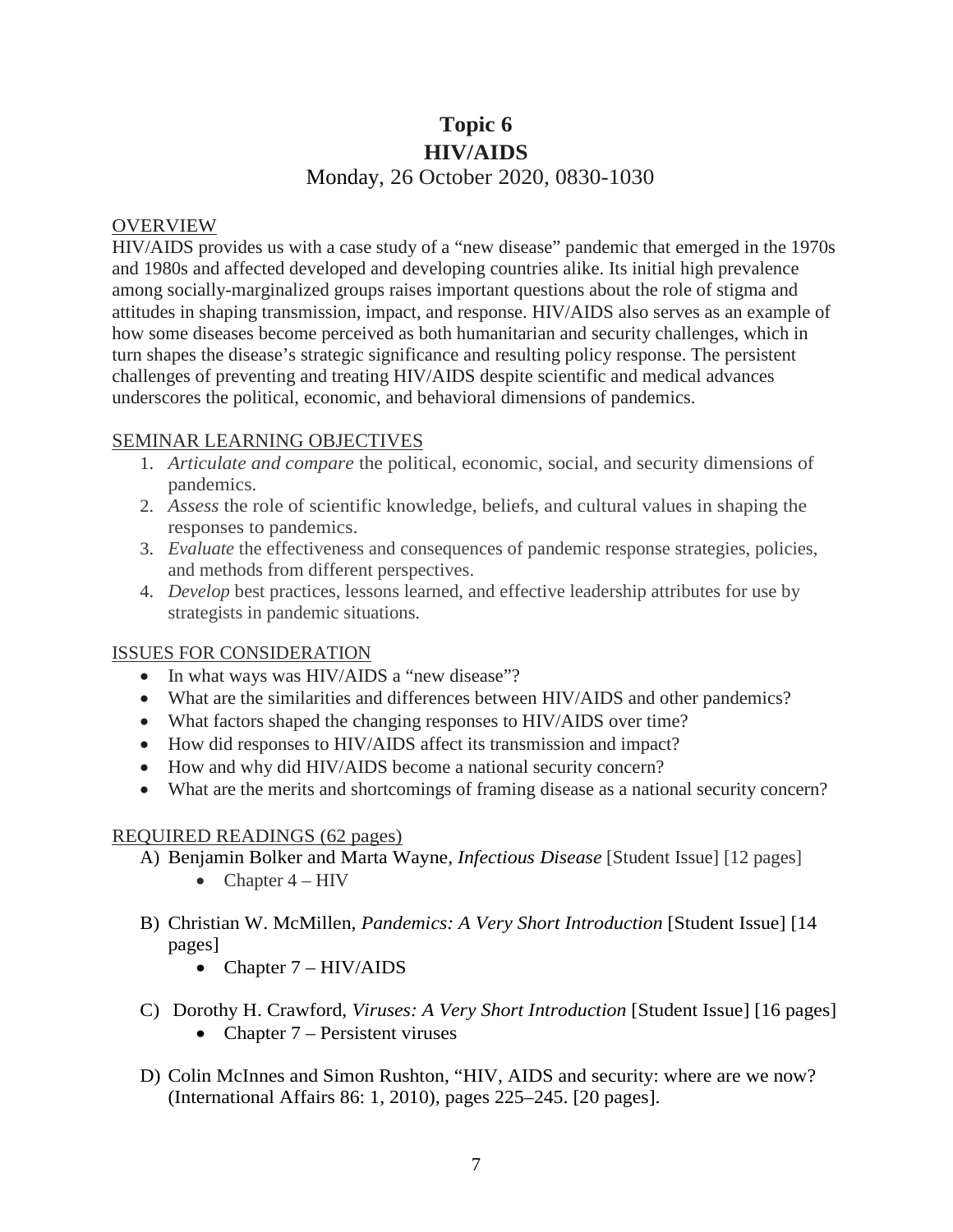# **Topic 7 Ebola and Zika** Monday, 2 November 2020, 0830-1030

#### OVERVIEW

Ebola pandemics had been limited in scale and localized in central Africa from the first outbreak in 1976 until 2014-16, when a pandemic killed over 11,000 people in West Africa. The disease's transmission to the United States marked a turning point and provoked debates over the politics of containment. The US military deployment to Liberia also sparked debate over the role of militaries in pandemic response and the implications of disease for national security. The Zika pandemic of 2015-2016 emerged initially in South America and then spread to the United States, raising concerns about travel, migration, and the disease-control capabilities of other countries. Though different from influenza, Ebola and Zika provoked international dialogue that can inform strategies for dealing with the COVID-19 crisis and future pandemics.

#### SEMINAR LEARNING OBJECTIVES

- 1. *Articulate* the political, economic, social, and security dimensions of pandemics.
- 2. *Assess* the role of scientific knowledge, beliefs, and cultural values in shaping the responses to pandemics.
- 3. *Evaluate* the effectiveness and consequences of pandemic response strategies, policies, and methods from different perspectives.
- 4. *Develop* best practices, lessons learned, and effective leadership attributes for use by strategists in pandemic situations.

#### ISSUES FOR CONSIDERATION

- What factors led to the Ebola crisis in West Africa? Could it have been prevented?
- Was the use of the military instrument appropriate and effective? Why or why not?
- Did Ebola threaten US interests? If so, which ones and how?
- What lessons were learned from Ebola and Zika? How are they relevant today?

#### REQUIRED READINGS (63 pages)

- A) Steven J. Hoffman, "How many people must die from pandemics before the world learns?" (*Global Challenges*, John Wiley and Sons, Ltd., 2016) [3 pages]
- B) "Ebola Response Highlight the Need for a Public Health Emergency Policy Framework" (USAID Audit Report, January 24, 2018) [28 pages]
- C) João Nunes, "Doctors Against Borders: Médecins Sans Frontières and Global Health Security" The Politics of Fear: Médecins sans Frontières and the West African Ebola Epidemic (Oxford Scholarship Online: February 2017) [page total: 14]
- D) Drew Alexander Calcagno, "Killing Ebola: The militarization of US aid in Liberia" (*Journal of African Studies and Development*, October 2016) [9 pages]
- E) Baud, Gubler, Schaub, Lanteri, and Musso, "An Update on Zika Virus Infection" (*The Lancet*, published online June 21, 2017). [9 pages]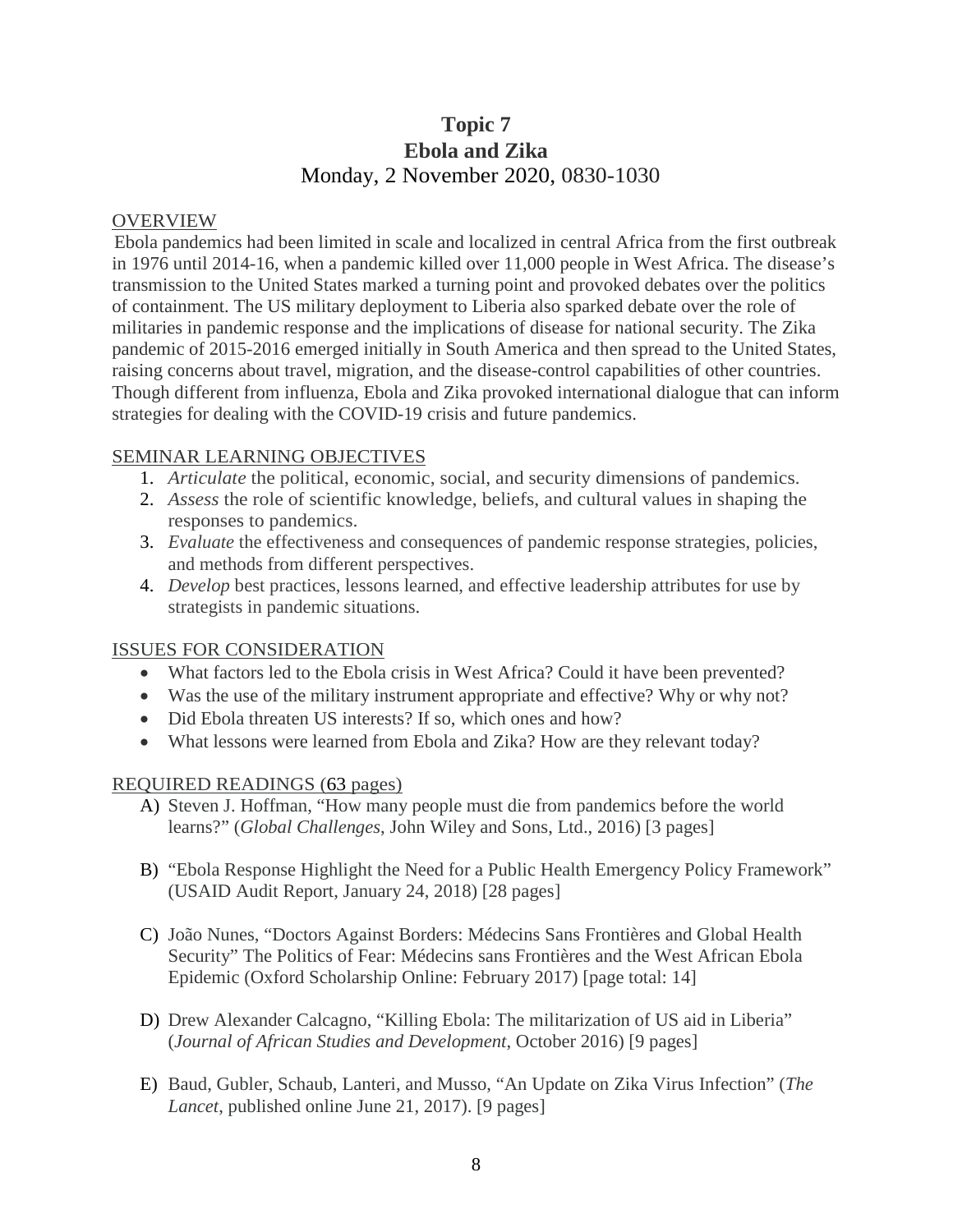# **Topic 8 Influenza** Monday, 9 November 2020, 0830-1030

#### **OVERVIEW**

As we saw in the case of the Influenza Pandemic of 1918 and now witness with COVID-19, flu pandemics can spread and kill rapidly. Although major global flu pandemics occurred in 1957-58 and 1968, their absence for the rest of the twentieth century led to relative complacency about their dangers. The spread of the H5N1 virus from poultry to humans in 1997 and the SARS pandemic of 2002-2004, however, revived concerns. Since then, health specialists and some policy analysts have repeatedly warned of the likelihood of an eventual pandemic on the scale we are currently experiencing. In this topic, we will examine the science and politics of flu pandemics to assess why the world was unable to contain COVID-19's deadly advance. We will compare case studies of different flu pandemics with each other and those of other diseases. We will then apply concepts and methods learned in the course thus far to begin considering possible responses to COVID-19.

#### SEMINAR LEARNING OBJECTIVES

- 1. *Articulate and compare* the political, economic, social, and security dimensions of pandemics.
- 2. *Assess* the role of scientific knowledge, beliefs, and cultural values in shaping the responses to pandemics.
- 3. *Evaluate* the effectiveness and consequences of pandemic response strategies, policies, and methods from different perspectives.
- 4. *Develop* best practices, lessons learned, and effective leadership attributes for use by strategists in pandemic situations.

#### ISSUES FOR CONSIDERATION

- What are the main drivers of global influenza pandemics?
- Why was the initial response to COVID-19 ineffective despite repeated warnings from health specialists and policy analysts since the SARS outbreak in 2002?
- What aspects of other diseases are relevant for analyzing influenza pandemics?
- Drawing on what you have learned in the course thus far, how would you design a strategy in response to COVID-19 and prepare for future pandemics?

#### REQUIRED READINGS (87 pages)

- A) Christian W. McMillen, *Pandemics: A Very Short Introduction* [Student Issue] [13 pages]
	- Chapter  $6$  Influenza
- B) Benjamin Bolker and Marta Wayne, *Infectious Disease* [Student Issue] [13 pages] • Chapter  $3$  – Influenza
- C) Matthew A. Baum, Red State, Blue State, Flu State: Media Self-Selection and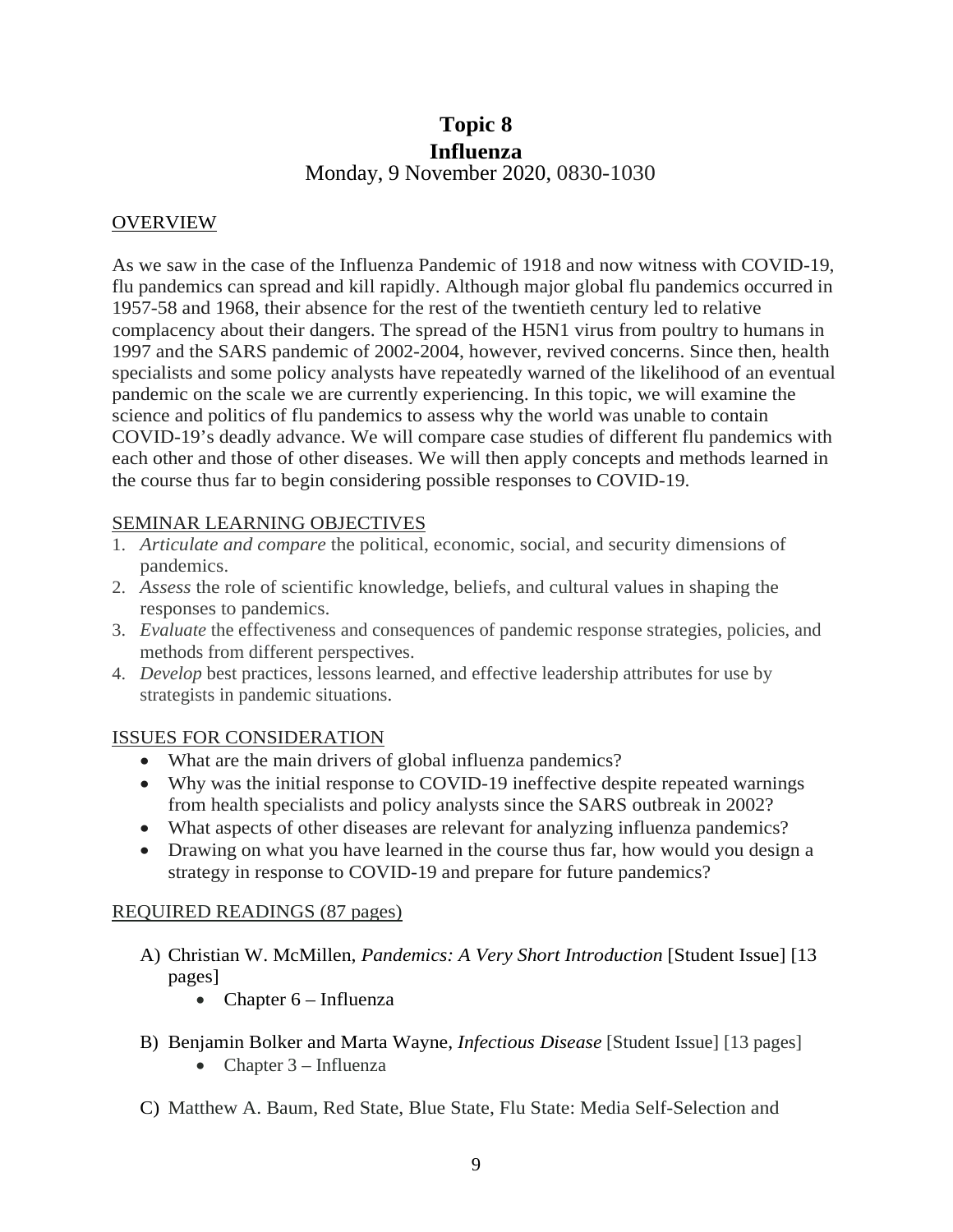Partisan Gaps in Swine Flu Vaccinations (*Journal of Health Politics, Policy and Law*, Vol. 36, No. 6, December 2011) [36 pages]

- D) Elizabeth Prescott, "SARS A Warning" (*Survival*, International Institute for Strategic Studies, vol. 45, no. 3, Autumn 2003), pages 207-222 [15 pages]
- E) Harvey V. Fineberg, "Pandemic Preparedness and Response —Lessons from the H1N1 Influenza of 2009" (*New England Journal of Medicine,* April 3, 2014) [8 pages].

#### **SKIM**

F) Pandemic influenza preparedness in WHO Member States (WHO, 2019) [50 pages skim]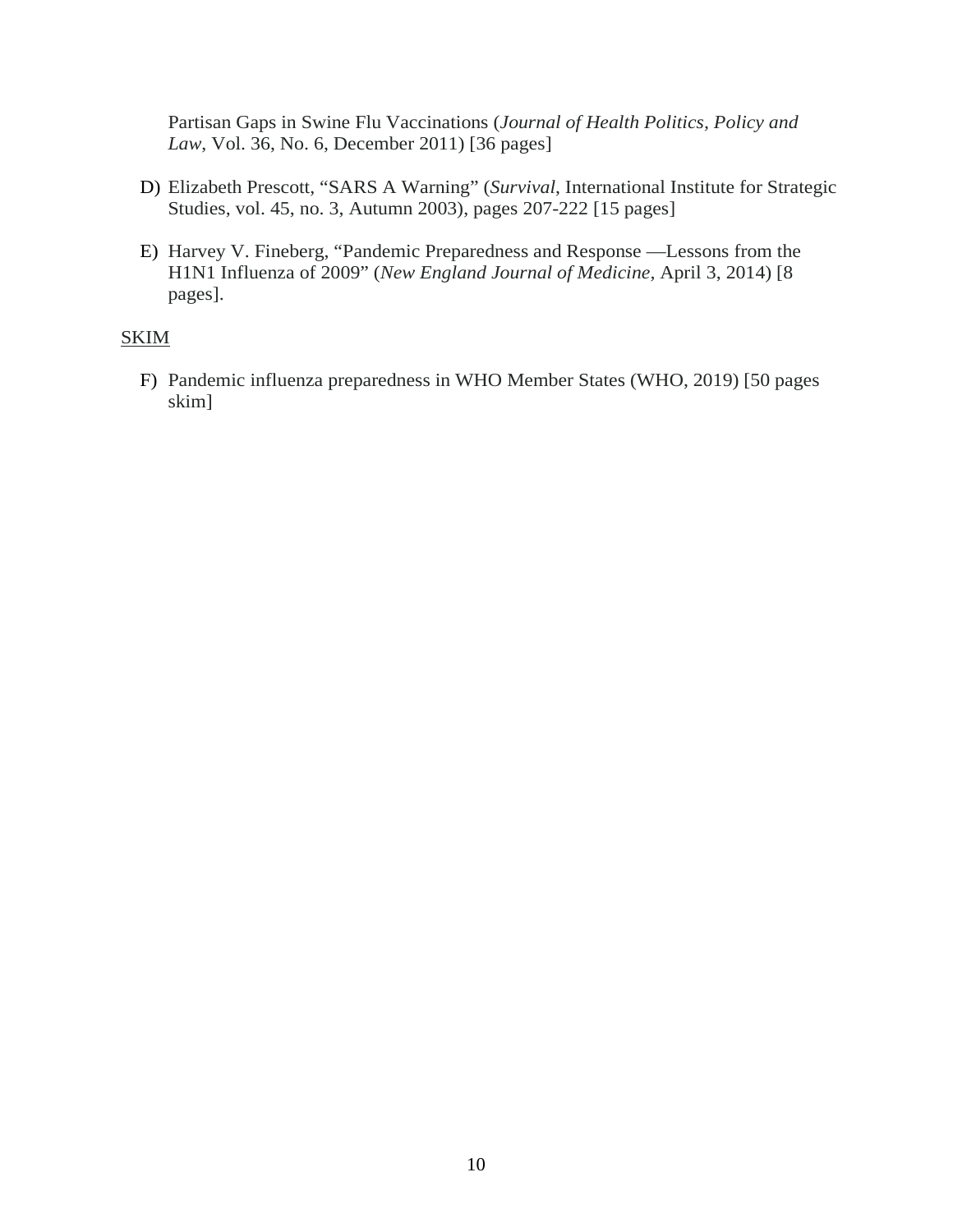# **Topic 9**

## **Behavior**

## Monday, 15 November 2020, 0830-1030

#### OVERVIEW

Having established a baseline of knowledge as well as experience analyzing pandemics, we now begin our last block with the goal of identifying concepts and tools for strategy design and implementation. We begin with an assessment of human behavior as a major constraint for the strategist. In many ways, this constraint is no different than it is for other national security challenges. We have seen repeatedly throughout history that scientific knowledge and technical capacity alone are insufficient without a viable strategy for behavior change, a strategy that takes into account the full array of political, economic, social, and security dimensions. Using the previous case studies as points of reference, we will now probe these dimensions more deeply.

#### SEMINAR LEARNING OBJECTIVES

- 1. *Review* the role of human behavior in our case studies and unit on public health.
- 2. *Articulate* concepts and methods for assessing the behavioral dimensions of pandemics.
- 3. *Evaluate* the implications of human psychology for disease impact and response.
- 4. *Formulate* pandemic response strategies that address the challenges of behavior change.

#### ISSUES FOR CONSIDERATION

- How does human behavior affect the transmission, impact, and politics of disease?
- What are viable strategies for the behavioral aspects of COVID-19 and other pandemics?
- How should our understanding of behavior inform our pandemic messaging strategy?

#### REQUIRED READINGS (71 pages)

- A) Steven Taylor, *The Psychology of Pandemics: Preparing for the Next Global Outbreak of Infectious Disease* (Cambridge Scholars Publishing, 2019), pages 39-98. [49 pages]
	- Chapter 3 Psychological Reactions to Pandemics
	- Chapter 4 Personality Traits
	- Chapter 5 Cognitive-Behavioral Models of Health Anxiety
	- Chapter 6 The Behavioral Immune System
	- Chapter  $7$  Conspiracy Theories
	- Chapter 8 Social Psychological Factors
	- Chapter 9 Improving Risk Communication
	- Chapter 10 Improving Vaccination Adherence.
- B) Xiaojun Zhang, Fanfan Wang, Changwen Zhu, and Zhiqiang Wang, "Willingness to Self-Isolate When Facing a Pandemic Risk: Model, Empirical Test, and Policy Recommendations" (*International Journal of Environmental Research and Public Health*, 27 December 2019) [12 pages]
- C) Paul Flowers, Mark Davis, Davina Lohm, Emily Waller, and Niamh Stephenson, "Understanding Pandemic Influenza Behavior" (*Journal of Health Psychology*, Vol. 21, 2016, pages 759–769. [10 pages].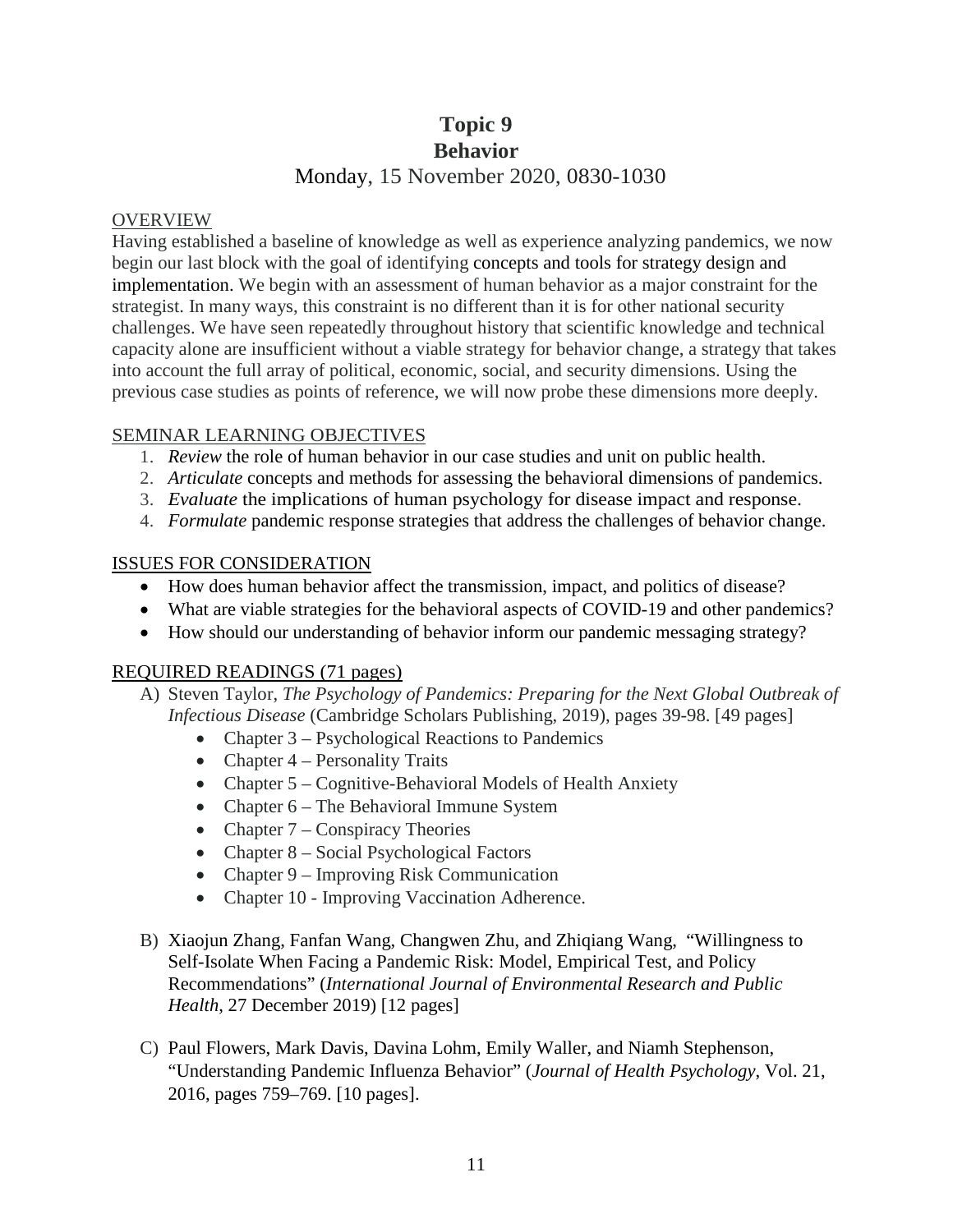# **Topic 10 Economics** Monday, 30 November, 0830-1030

#### **OVERVIEW**

Like human behavior, economic factors play an important role in constraining the strategist's options and shaping the ultimate response. Several of our cases studies, particularly Ebola and now COVID-19, have demonstrated the economic consequences of pandemics. They have also demonstrated that health and economics are in fact intertwined and not "tradeoffs." For example, as highlighted in our topics on epidemiology and public health, poverty in many parts of the world including the United States is closely correlated with poor health outcomes. Likewise, poor health conditions—as reflected by indicators such as life expectancy, maternal health, child mortality, and morbidity—are considered a major drag on economic growth. Health economics is an academic discipline unto itself. In this topic, we will touch on just a few aspects to develop a conceptual awareness of how to incorporate economics into one's strategy.

#### SEMINAR LEARNING OBJECTIVES

- 1. *Assess* the role of economic factors in shaping health outcomes and the impact of disease.
- 2. *Analyze* the economic impact of disease.
- 3. *Evaluate* the relative economic costs of pandemic prevention and preparedness against those for other national security priorities.
- 4. *Recognize* economic tradeoffs in designing pandemic response strategies.

#### ISSUES FOR CONSIDERATION

- How does one measure the economic impact of pandemics?
- Judging from readings A, B, and D, should the economic costs of COVID-19 have been anticipated?
- How should economic considerations be integrated into a pandemic response strategy?

#### REQUIRED READINGS (54 pages)

- A) White House Council of Economic Advisors, "Mitigating the Impact of Pandemic Influenza through Vaccine Innovation" (September 2019) [35 pages]
- B) Ilan Noy and Sharlan Shields, "The 2003 Severe Acute Respiratory Syndrome Epidemic: A Retroactive Examination of Economic Costs (Asian Development Bank, ADB Economics Working Paper Series, No. 591, October 2019). [12 pages]
- C) "Economic Impact of Epidemics and Pandemics" (European Parliament, 2020) [9 pages]

#### SKIM

D) George Verikios, Maura Sullivan, Pane Stojanovski, James Giesecke, and Gordon Woo, "The Global Economic Effects of Pandemic Influenza" (Paper prepared for the 14th Annual Conference on Global Economic Analysis, Venice, June 16-18, 2011). [41 pages]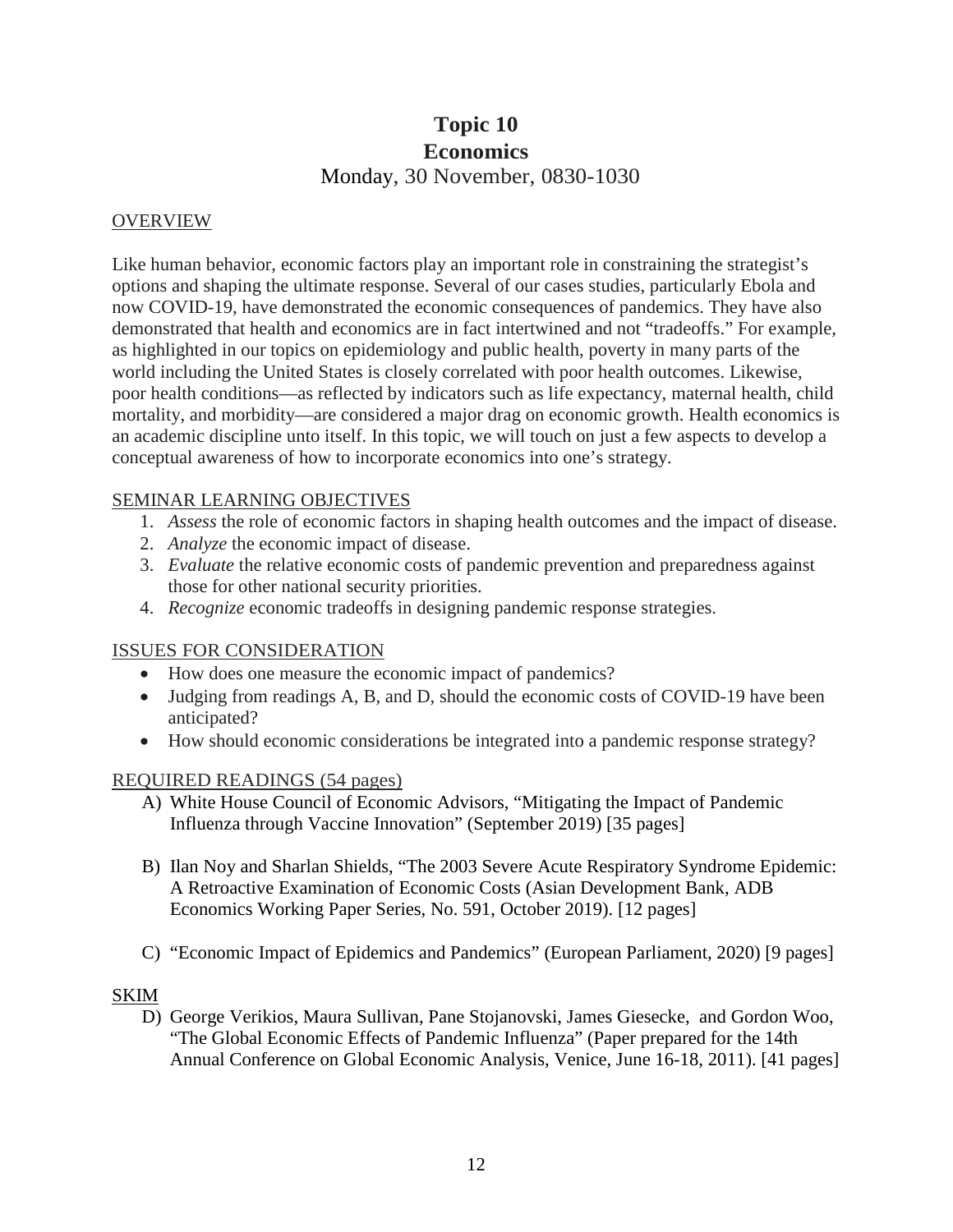# **Topic 11 Security** Monday, 7 December 2020, 1535-1730

#### OVERVIEW

Our readings and case studies thus far, such as HIV/AIDS and Ebola, have already provided some examples of how analysts and policymakers have integrated pandemics into the panoply of national security challenges. The readings for today's topic take us further in this direction and provide us with more vocabulary and concepts for the strategist. At this point in the course, we should be able to draw on these readings and our overall knowledge to begin adapting existing strategies and framing new ones for the COVID-19 context and beyond. We should also be able to relate pandemic strategy to other national strategies for a "big picture" view and for discussing how to balance pandemic response against other national security challenges. As of the drafting of this syllabus in mid-May 2020, official COVID-19 deaths in the United States exceeded 90,000 and in the world 310,000; health experts and analysts assessed these numbers were far below than the actual number. This official US death toll already far exceeds the number of Americans killed in the Vietnam War. More Americans died in just two days of the pandemic in April and May than died in the 9/11 attacks. Such data raise difficult questions for strategists that we address today.

#### SEMINAR LEARNING OBJECTIVES

- 1. *Analyze* the concepts and methods used to frame pandemics as security challenges.
- 2. *Review* the security dimensions of pandemics studied earlier in the course.
- 3. *Evaluate* the merits and shortcomings of treating pandemics as security challenges.
- 4. *Assess* the security implications of COVID-19.

#### ISSUES FOR CONSIDERATION

- How have analysts and policy commentators situated pandemics in a security context?
- Should the military play a larger role in pandemic preparedness and response?
- What are best practices for integrating pandemics into a national security strategy?

#### REQUIRED READINGS (72 pages)

- A) Gregory Koblentz, "From biodefence to biosecurity: the Obama administration's strategy for countering biological threats" (*International Affairs* 88: 1, 2012), pages 131–148. [15 pages]
- B) Colin McInnes and Anne Roemer-Mahler, "From security to risk: reframing global health threats" (*International Affairs* 93: 6, 2017), page 1313–1337. [24 pages]
- C) Sara E. Davies, "Securitizing infectious disease" (*International Affairs* 84: 2, 2008), pages 295–313. [18 pages]
- D) British Red Cross and Chatham House, "Civil-Military Relations: A Focus on Health Emergencies and Epidemics" (NGO-Military Contact Group, 17 July 2018). [14 pages]